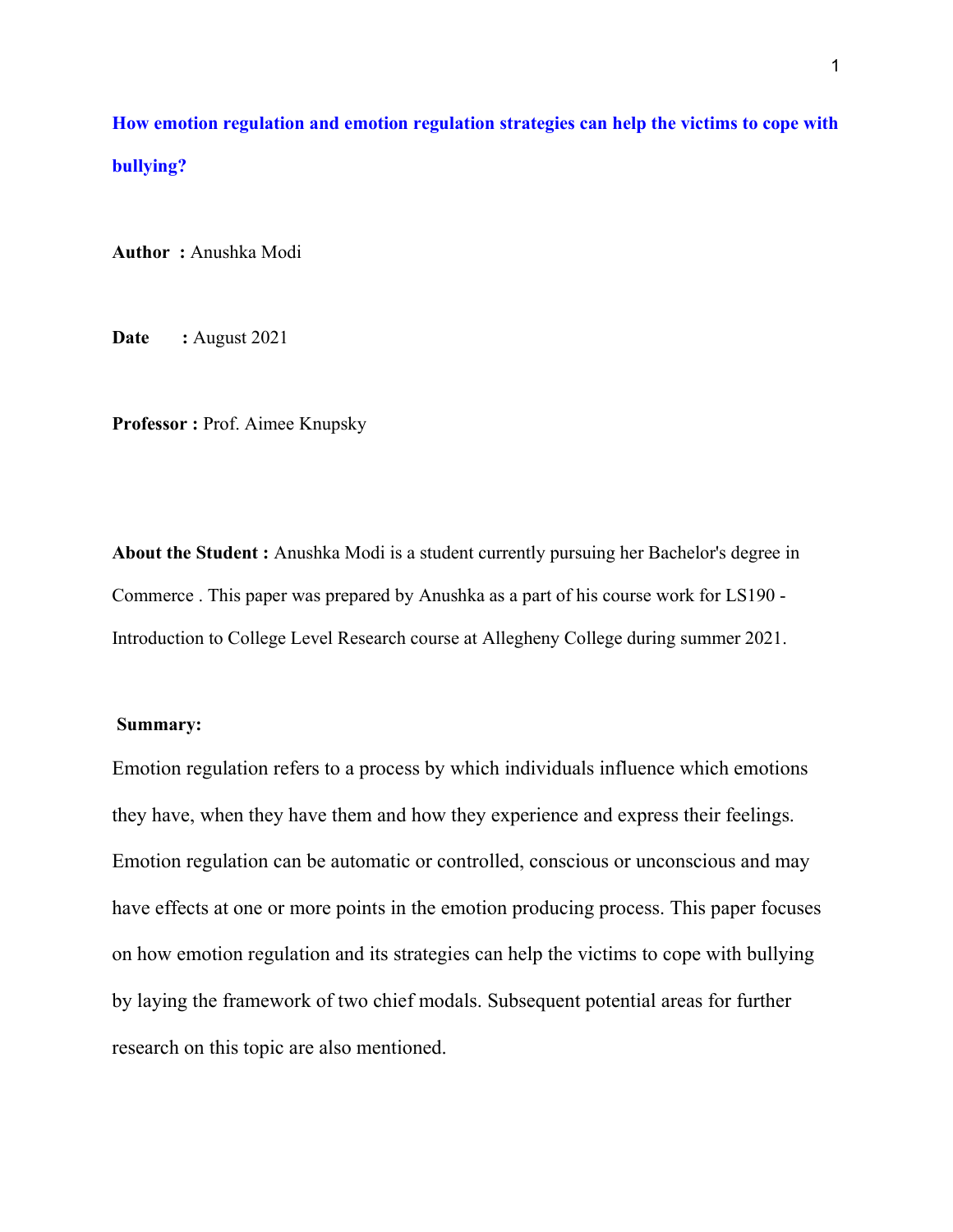# How Emotion Regulation and Emotion regulation strategies can help the victims to cope Bullying?

One out of every five (20.2%) students report being bullied. 41% of students who reported being bullied at school indicated that they think the bullying would happen again.

 Of those students who reported being bullied, 13% were made fun of, called names, or insulted; 13% were the subject of rumors; 5% were pushed ,shoved,tripped,or spit on; and 5% were excluded from activities on purpose. ( National center for educational statistics, 2019)

## Bullying:-

School bullying, like bullying outside the school context, refers to one or more perpetrators who have greater physical or social power than their victim and act aggressively toward their victim by verbal or physical means. This behavior is not a one-off episode; it must be repetitive and habitual to be considered bullying.

Students who have parents of lower educational levels, are thought to be provocative, are perceived to be vulnerable, or are typical or considered outsiders,are at higher risk of being victimized by bullies. Baron (1977) defined such aggressive behaviour as behaviour that is directed towards the goal of harming or injuring another living being who is motivated to avoid such treatment.

The results show that bully-victims are perhaps the most vulnerable group of all. This group may turn to bullying after being bullied themselves as they may lack the emotional regulation or support required to cope with it.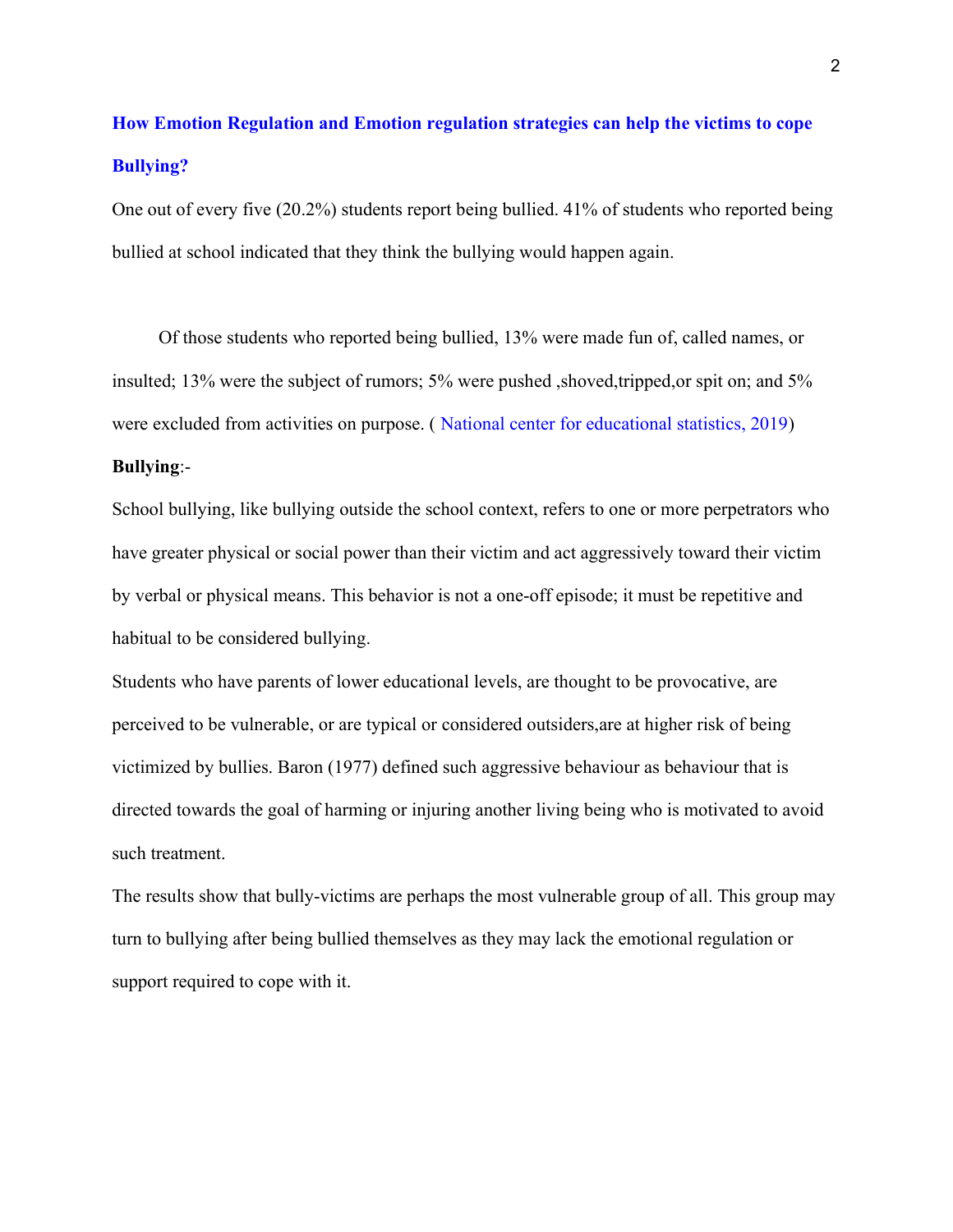First,I will summarize the Process model by James J.Gross followed by the Regulatory Flexibility Model by Bananno and Burton to lay out a framework for the Research paper.Later I will talk about the consequences of emotion regulation failure and emotion misregulation. Finally I will discuss the strategies that could be applied to effectively regulate emotions for coping up with the effects of Bullying.

#### But before that it is essential to understand what Emotion Regulation is?

Emotion Regulation is the term generally used to describe a person's ability to effectively manage and respond to an emotional experience (Gross, 1990; Gross, 2013). People make conscious and unconscious efforts to change their own positive and negative emotions, and the way these emotions are expressed (Gross, 2007). These processes have been labelled emotion regulation. Emotion Regulation has received great attention (Gross, 2015), as the use of maladaptive Emotion Regulation strategies has been shown to be a strong predictor of psychological disorders, and ineffective interpersonal functioning ( Richards & Gross, 2000).

As noted by Gross (2007), one of the main issues when studying Emotion Regulation is to find a way to organize the possible limitless number of Emotion Regulation strategies. To that aim, research with adults has mainly been conducted under the paradigm of the Process Model of Emotion Regulation( Gross, 2015). The Process model of Emotion Regulation relies on the Modal Model of Emotion which considers that the emotion generation process occurs in a particular sequence, and different Emotion Regulation strategies can be categorised on the basis of their temporal location along the emotion generative process. At the broadest level, actions are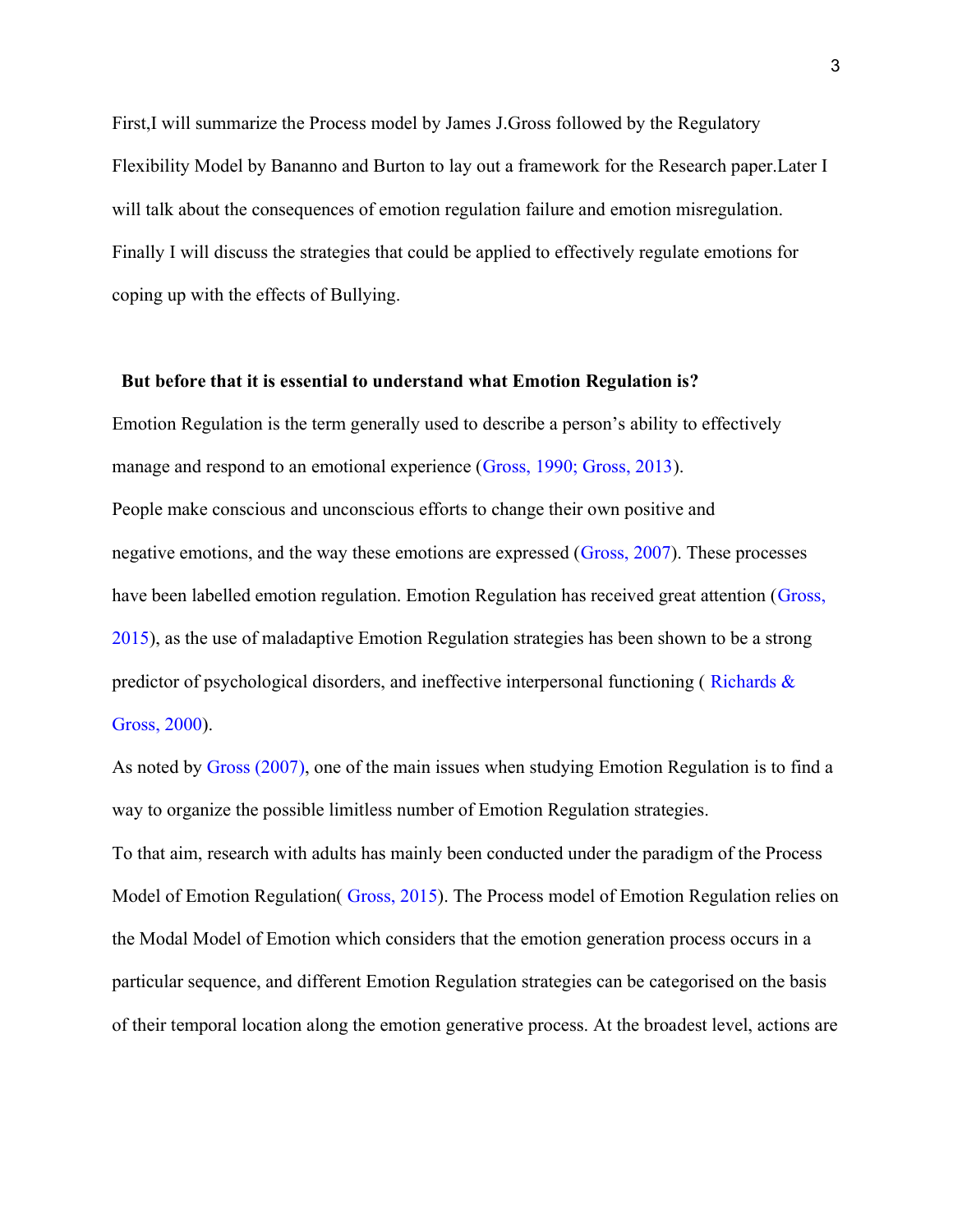classified as antecedent-focused (i.e., strategies that are employed before an emotional response has become fully activated) or response-focused, (i.e., those adopted after an emotional response has already been generated).

Antecedent-focused strategies involve: 1)Situation selection (i.e., taking actions that make it more or less likely that one will end up in a situation, that will give rise to desirable or undesirable emotions), 2) Situation modification (i.e., efforts to directly modify the situation to alter its emotional impact), 3) Attentional deployment (i.e., redirecting one's attention within a given situation in order to influence one's emotions through concentration or distraction), and 4) Cognitive change (i.e., modifying how one appraises the situation in order to alter its emotional significance, either by changing how one thinks about the situation or about one's capacity to manage the demands it poses).

Finally, response-focused strategies include 5)Modulation of response (i.e., regulation of emotion-expressive behavior). Thus, by knowing which Emotion Regulation strategy has been activated it is possible to identify what component of the emotional experience has been targeted. Further in the model Gross discussed two specific strategies to down-regulate emotion.One is Reappraisal and the other one is Suppression.

Reappraisal is a type of cognitive change process whereby individual's attempts to modify their thoughts to alter the emotional response.It is antecedent focused response,activating before the full emotion response kicks in.

The second strategy that has been focused on is suppression,it is a behaviourally orientated tactic in which emotion-expressed behaviour is decreased when emotionally aroused (Gross,2013).It is response-focused, and is activated when the emotion is already underway.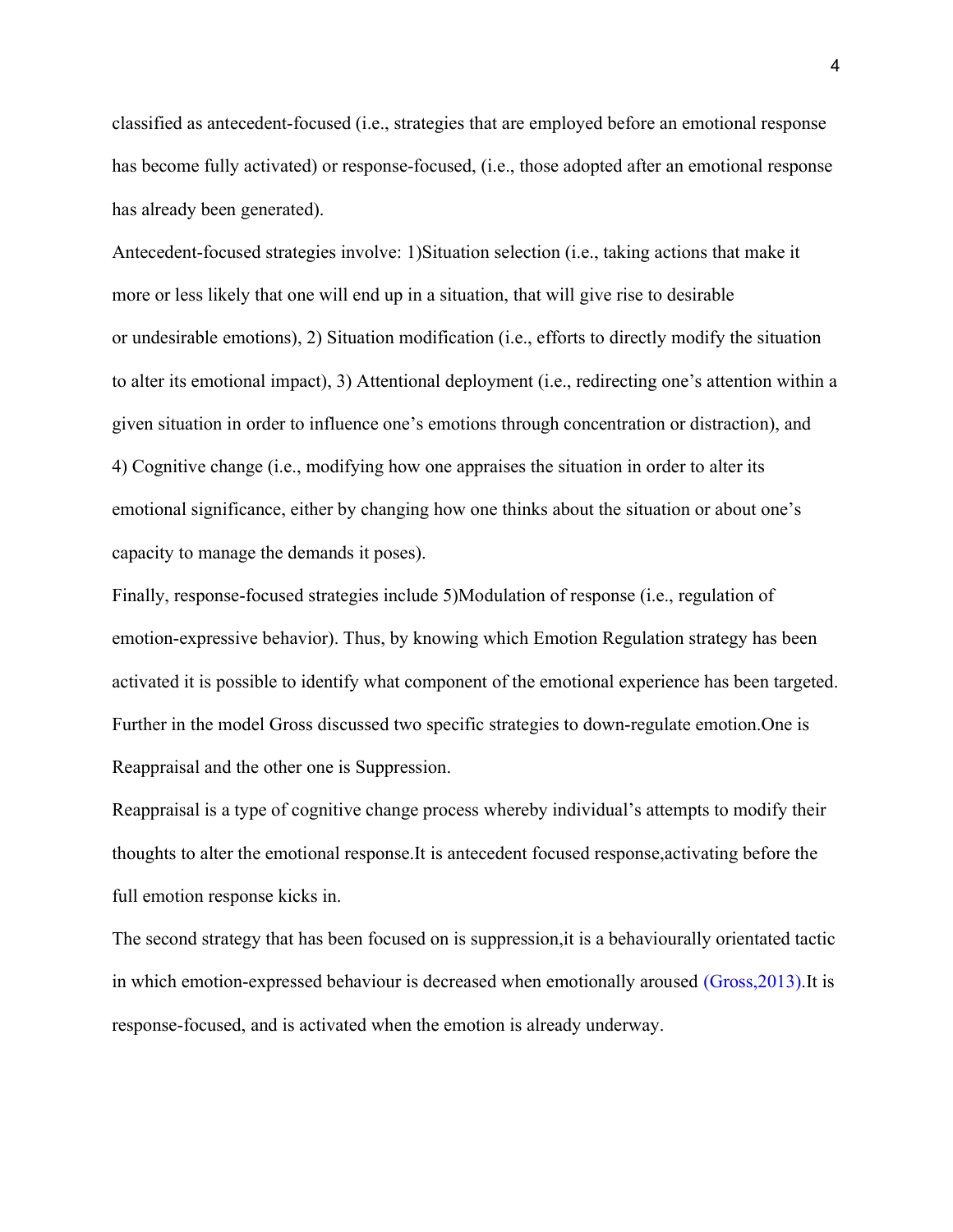Later in the paper Gross mentions various consequences of Emotion misregulation which included Affective,Cognitive and Social consequences.

An example of emotion misregulation could be -If a victim of Bullying tries to suppress his emotions as an emotion regulation strategy but ends up enclosing them for a long time which results in a psychological disorder such as depression.

While much of the research on emotion regulation has been guided by Gross's highly influential Process model and the proposition that emotion regulation strategies differ in terms of when they have their primary impact on the emotion-generation process (Gross, 1998; Gross & Thompson, 2007), I will also be referring to a newer model by Bananno and Burton,the Regulatory Flexibility Model.

Although stress and coping theory emphasized that coping efficacy was a matter of fit between the strategy and ongoing situational demands, in practice researchers and theorists have tended to catalogue specific coping strategies as either adaptive or maladaptive. It has been generally assumed, for example, that problem-focused coping strategies are considerably more adaptive than emotion-focused coping strategies . However, Bananno and Burton seem to disagree as they stress that emotion regulation strategies are not inherently "good" or "bad". They consider the tendency to assign a value judgment about the consistent efficacy or consistent lack of efficacy of a particular emotion regulatory strategy as the fallacy of uniform efficacy.

 Next they introduced the concept of regulatory flexibility as an alternative to the categorical perspective and considered how this perspective differs from other recent reviews of the coping and emotion regulation literature. They proposed three sequential components of regulatory flexibility—1)Context Sensitivity, 2)Repertoire, and 3) Responsiveness to feedback—with a particular emphasis on individual differences.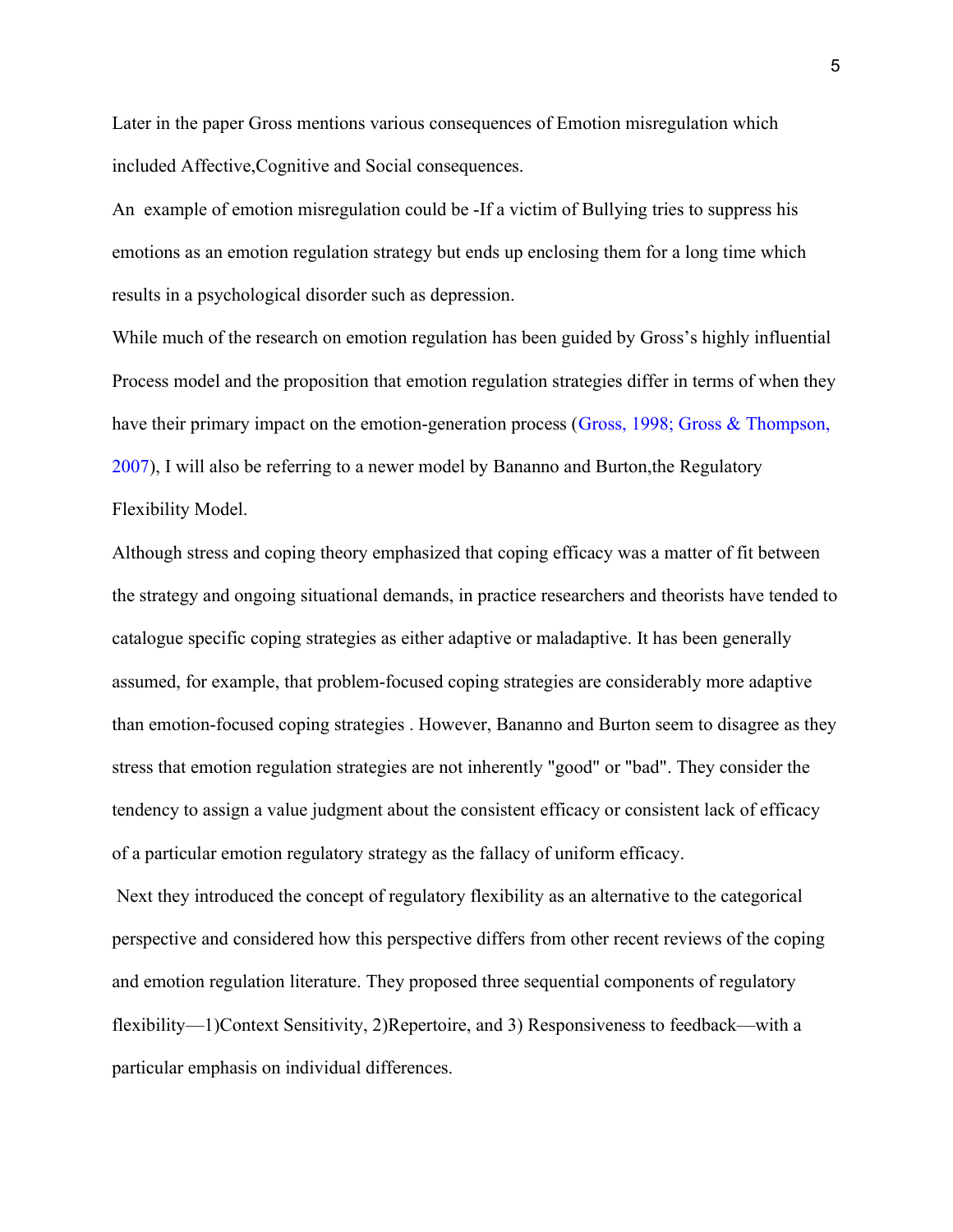## Context Sensitivity

Context sensitivity implies to be sensitive about the content.The efficacy of any particular behavior or emotion regulation strategy will also tend to depend on context (Aldao, 2013; Folkman, 1984; Gross, 1998; McCrae, 1984; Sheppes et al., 2012; Tamir, 2009).Bananno and Burton argues that many stressor situations provide relatively clear contextual cues about the impinging demands and opportunities, and in such situations it is possible to estimate with considerable confidence what the most effective regulatory strategy might be. However, in stress situations where the contextual demands and opportunities are less readily decoded, determination of the most appropriate or effective regulatory strategy becomes more of a best guess among plausible alternatives.

 For instance:-If there are two victims who were bullied for their physical appearances. They could involve disengagement or distraction as the most efficacious coping strategy or they could choose to face the bullies based on the context of the situation.

#### Repertoire:-

Selection of the appropriate emotional regulation strategy. Researchers found that participants who reported using a greater number of coping strategies were less distressed and, importantly, showed less impact of cumulative life stress. By contrast, participants who reported using fewer types of coping were more distressed and had greater distress at higher levels of cumulative life stress.

 Building a robust repertoire is very essential as it provides you with the capacity to choose from a greater number of regulatory strategies.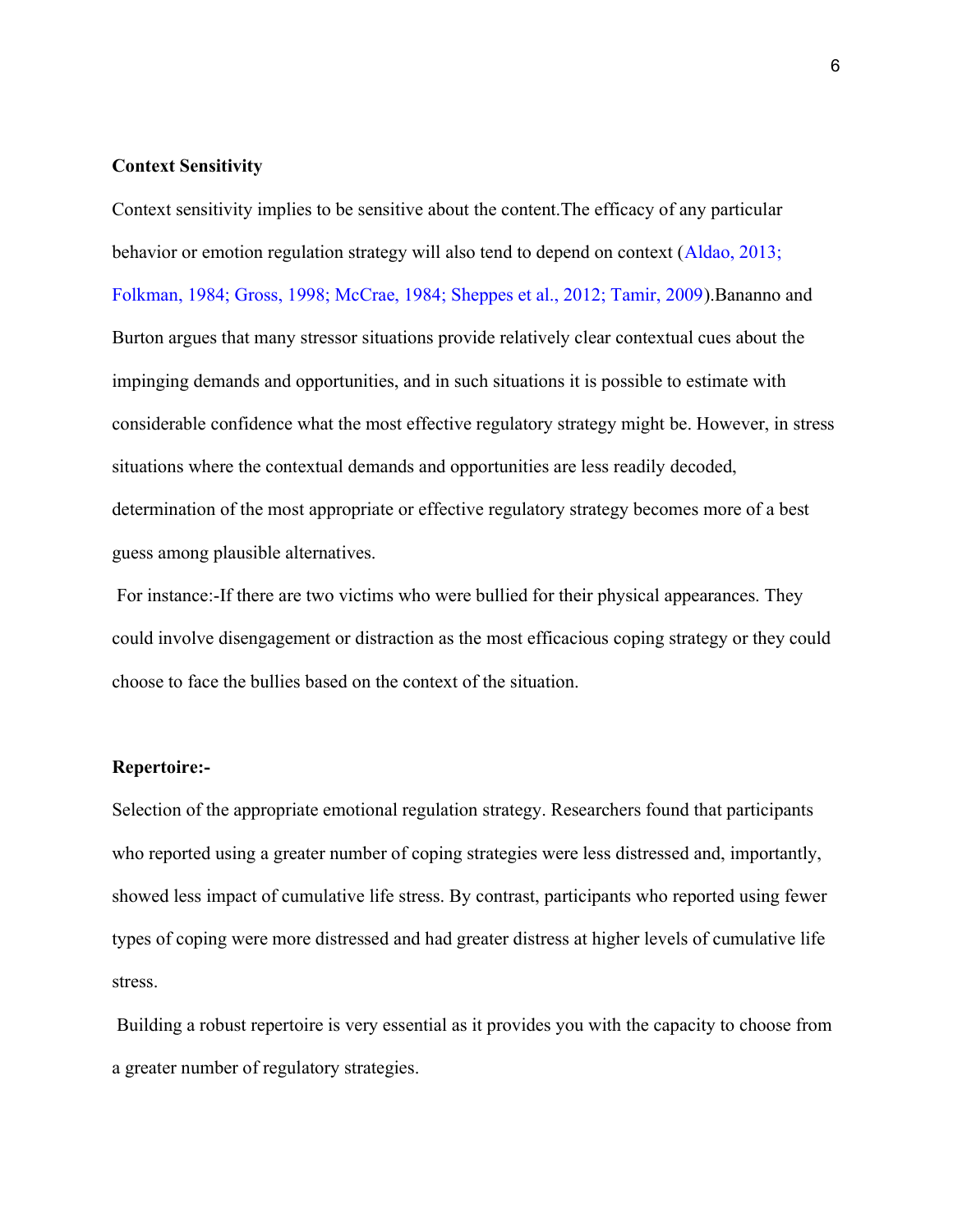For instance:-While being bullied the victims could choose from a variety of regulatory strategies to cope up with stress, such as disengagement(distraction), reappraisal(cognitive reappraisal) based on the situation one is in.

#### Responsiveness to feedback:-

The ability to monitor feedback about the efficacy of the regulatory strategy that has been enacted and to adjust that strategy if it needed a few adjustments,end the strategy, or select a new regulatory strategy as needed.The feedback stage is essential as it involves evaluation of the regulatory strategy selected.Researches argues that inclusion of feedback in flexible emotion regulation assures not only implementation but also maintenance of the regulatory strategy chosen.

Returning to the example discussed earlier, the victims of bullying who chose distraction as their coping strategy realised during feedback that the strategy was not working efficiently and needed some adjustments, so along with distraction they decided to build on a finer personality with the aim to elevate their confidence.

But there are times when individuals tend to misregulate their emotions.Research showed that both victims of bullying often use ineffective coping or emotion regulation strategies . Children who experience problems in regulating their anger even show increased levels of victimization. While not much is known yet about the effect of maladaptive emotion regulation strategies on performing acts of cyberbullying behavior, one study showed that adolescents who find themselves less able to use and regulate emotions are more at risk to become a victim of cyberbullying . Furthermore, research focusing on traditional bullying showed that one of the main predictors of both being a traditional bully and a victim of bullying is the inability to deal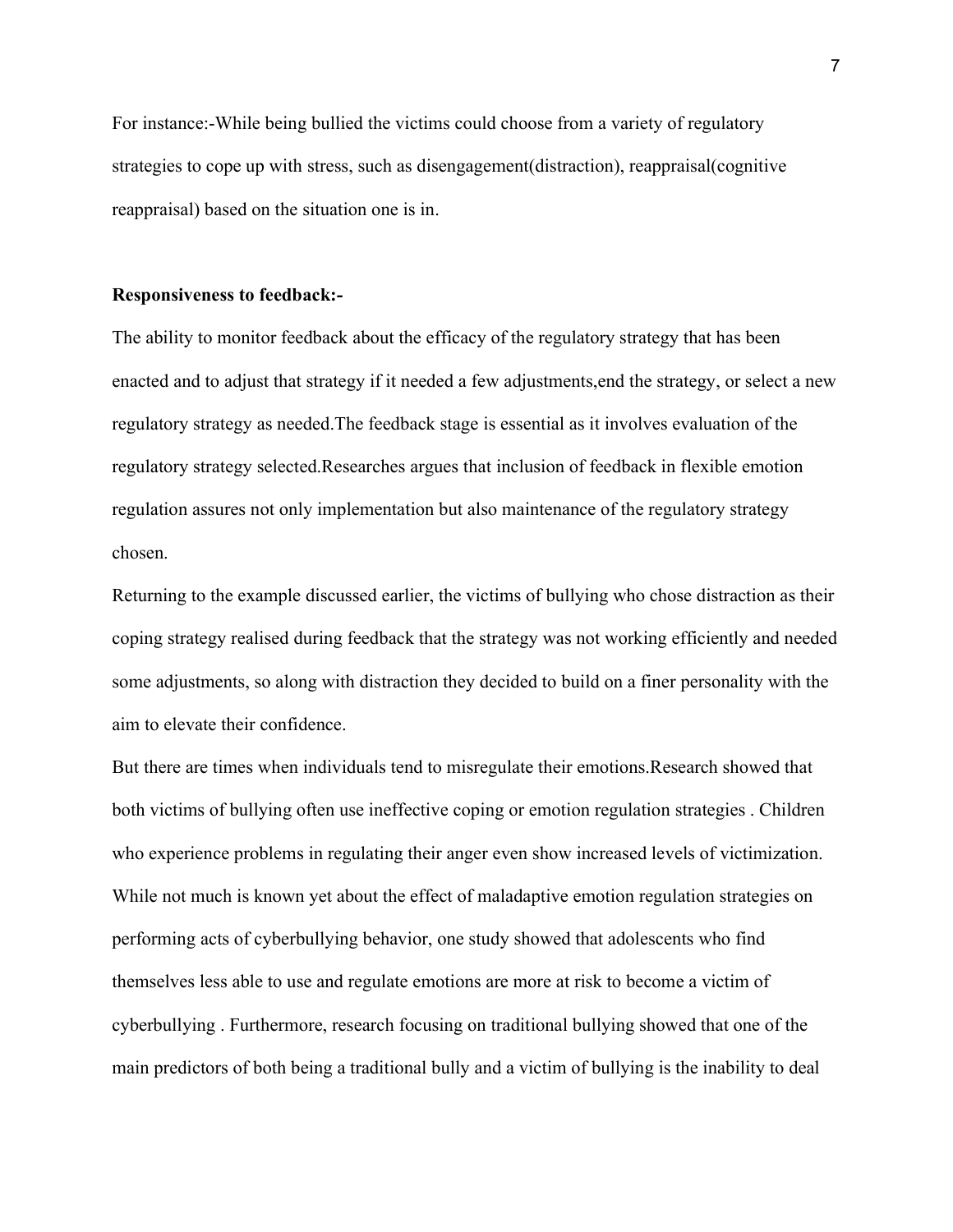with feelings of anger . Since anger is an important predictor of cyberbullying behavior , it is therefore pivotal to know whether the way adolescents regulate their anger affects their cyberbullying behavior.

In this respect, there exist multiple suggested effective strategies to cope with bullying. Lonigro et al. (2014) suggest that anger-management programs could be an effective manner to reduce prevalence rates of both traditional bullying and cyberbullying behavior.

Individuals who believe in their ability to cope are less likely to become distressed in the face of threatening situations and are more able to control negative thoughts and to take actions to reduce the risk of harm from negative events. This framework is highly applicable to bullying where the control of negative thoughts and adaptive actions are important in reducing maladjustment for victims .

Self-efficacy for proactive behavior captures an individual's capacity to enact behaviors such as support seeking, problem solving, assertiveness, and conflict resolution. These behaviors have been deemed to be effective in managing negative peer interactions . Self-efficacy for avoiding aggressive behavior encapsulated children's belief in their ability to forgive and for avoiding responses such as revenge seeking, which have been associated with the escalation of victimization and greater risk of psychological harm.

Children's level of distress in response to being harassed is also influenced by their behavioral responses. The use of proactive strategies such as conflict resolution and support seeking have been associated with less distress for victimized children . It's expected that children who do not feel efficacious about proactively handling their victimization would have feelings of hopelessness, lack of control, and powerlessness which would be associated with depression. Further, lower confidence in their ability to proactively respond to the victimization would also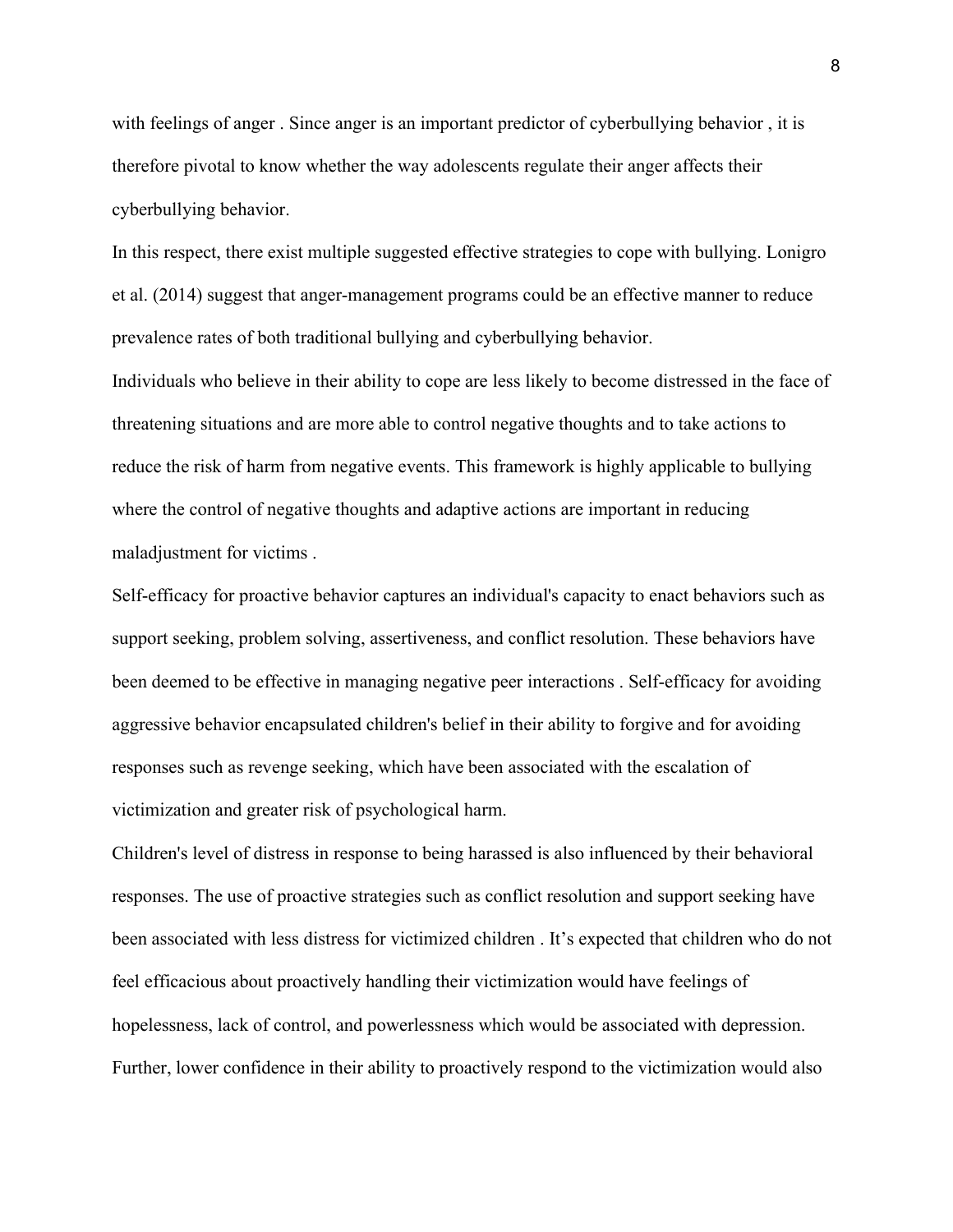be expected to lead to greater fears of being rejected by their peers (i.e., social anxiety), as they may feel their peers view them as "weak" given they have been unable to defend themselves . Positive cognitive distortions from adaptive schemas that were learned in childhood, such as selfcompassion strategies (thinking "I am worthy of love and kindness" to restore self-esteem) and emotion regulation strategies (thinking "I have the control over how I react to this situation" to regain a sense of control) can also be used as coping strategies.

So to conclude, emotion regulation is the ability to exert control over one's own state by adapting various regulatory strategies.My research question- how emotion regulation and emotion regulation strategies can help the victims to cope bullying is answered by the above mentioned strategies that are used to regulate emotion in different situations.An individual's ability to build a robust repertoire and effectively implement and monitor regulatory strategies such as reappraisal,suppression,disengagement can help them to cope with not only bullying but various stressful situations.The problem/issues that remain today are even though various antibullying

measures are being enforced,bullying is still a very dominant issue prevailing in schools,workplaces,etc.There is a lot of scope in this field of research and future studies can explore what can be the plausible reason for an individual to bully. If I were to continue my research on this topic, I would conduct a survey on therapies that could be used by the victimes to cope with bullying.

#### **References**

The use of cognitive reappraisal and humour as coping strategies for bullied nurses,Julia Wilkins PhD,DOI : https://doi.org/10.1111/ijn.12146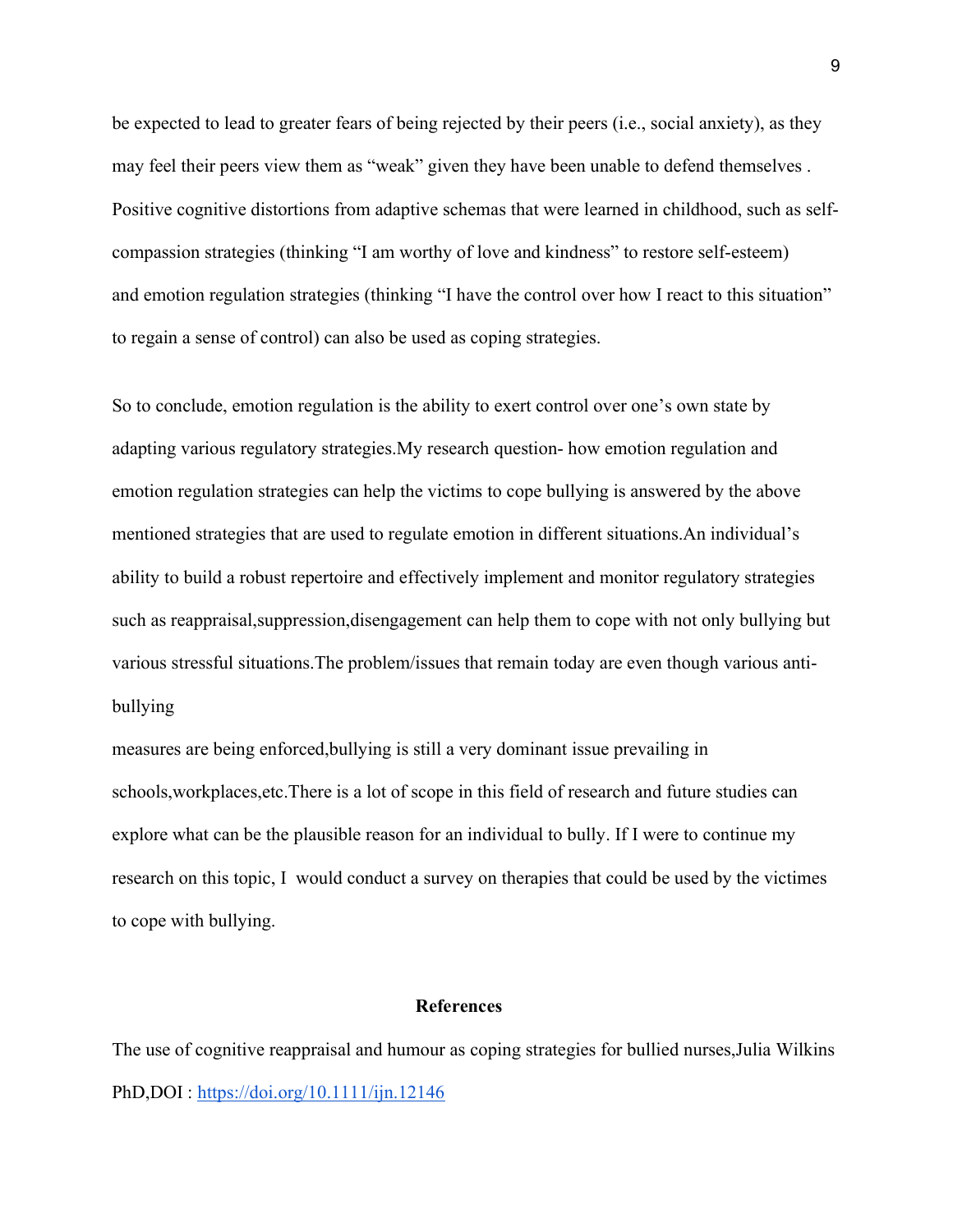Repertoires of emotion regulation: A person-centered approach to assessing emotion regulation strategies and links to psychopathology Dixon-Gordon, Katherine L; Aldao, Amelia; De Los Reyes, Andres. Cognition and Emotion,1314-1325. DOI:10.1080/02699931.2014.983046 Sociodemographic variations in the linkage between emotion regulation and peer victimization Garner, Pamela W; Waajid, Badiyyah,121-133. DOI:10.1080/15388220.2017.1418670 Aldao A. & Nolen-Hoeksema S. (2012). One versus many: Capturing the use of multiple emotion regulation strategies in response to an emotion-eliciting stimulus. Cognition & Emotion, 27, 753–760. DOI: http://dx.doi.org/10.1080/02699931.2012.739998

Bonanno G. A. & Burton C.L. (2013). Regulatory Flexibility: An individual differences perspective on coping and emotion regulation. Perspectives on Psychological Science, 8(6), 591- 612. DOI: http://dx.doi.org/10.1177/1745691613504116

Gross J. J. (2001). Emotion Regulation in Adulthood: Timing is everything. Current Directions in Psychological Science, 10, 214-219.

Gross J. J. (2013). Emotion Regulation: Taking stock and moving forward. Emotion, 13, 359- 365. DOI: http://dx.doi.org/10.1037/a0032135

Gross J. J. (2015). Emotion Regulation: Current status and future prospects. Psychological Inquiry, 26, 1-26. DOI: http://dx.doi.org/10.1080/1047840X.2014.940781

Recalled childhood bullying victimization and shame in adulthood: The influence of attachment security, self-compassion, and emotion regulation Beduna, Kerry Nicole; Perrone-McGovern,

Kristin Marie. Traumatology, 21-32. DOI:10.1037/trm0000162

Emotional display rules and emotion self-regulation: Associations with bullying and victimization in community-based after school programs Garner, Pamela W; Hinton, Tiffany Stowe. 480-496. DOI:10.1002/casp.1057